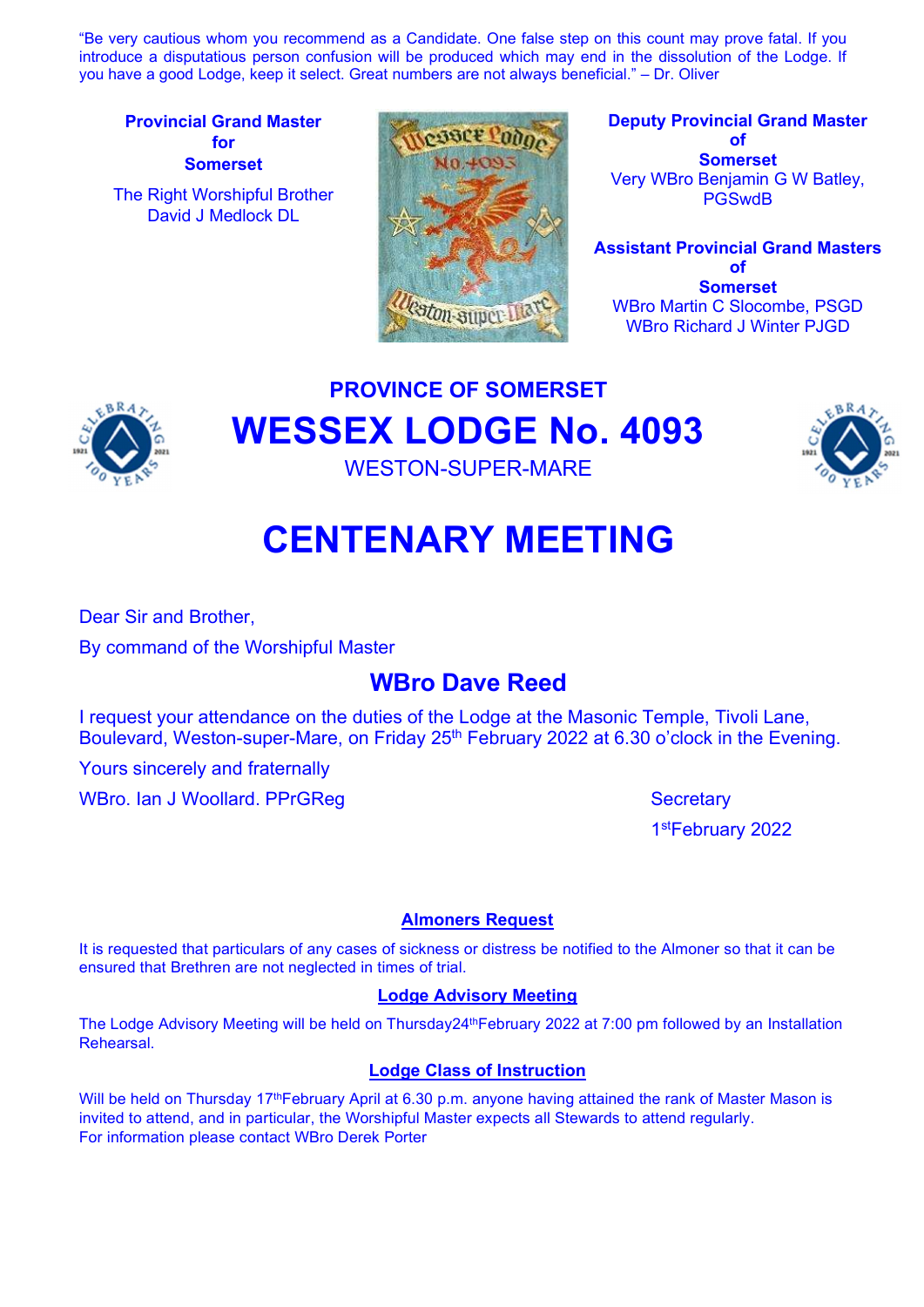# Centenary Meeting Agenda





### 1. To Open the Lodge,

- 2. To read for confirmation as a true record the Minutes of the last Regular Meeting held on Friday 28th January 2022.
- 3. To propose Candidates and Joining Members and to transact such other business as may be brought before a Regular Meeting of the Lodge.
- 4. To Receive:

# RW Bro David J Medlock DL- Provincial Grand Master for Somerset. & The Officers of the Provincial Grand Lodge of Somerset.

- 5. Presentation of a History of Wessex Lodge.
- 6. Presentation of The Centenary Warrant.
- 7. To present Centenary Jewels to the Wessex Brethren.
- 8. To receive the Almoner's Report.
- 9. To receive the Charity Steward's Report.
- 10. Risings.
- 11. To Close the Lodge.

#### Supper will be served at approximately 7.45 p.m.

#### DINING ARRANGEMENTS NOTICE

#### Price:Meals are £18 per head

Brethren who intend to dine and/or bring a guest(s) and who are not on the Permanent Dining List must inform the Catering Officer WBro Derek Porter

#### Permanent diners must inform the Catering Officer if not attending!

All requests for meals or cancellations must be received NOT LATER THAN Monday, 20<sup>th</sup>February 2022.

ALL MEALS ORDERED MUST BE PAID FOR.



Charity Steward The Charity Steward would welcome donated raffle prizes.

### Contact Details

Brethren are requested to notify change of address, phone number, Emails & Mobiles to the Secretary as soon as possible. This is of paramount importance.

#### **Subscriptions**

Subscription of £160 became due on 1st January 2022, please pay without delay to:- WBro Lee Tuck

## Holy Royal Arch Membership

Master Masons and Newly Raised Brethren are eligible to be Exalted into the Supreme Order of theRoyal Arch Chapter. For further information on the order and membership contact WBro George Clitherow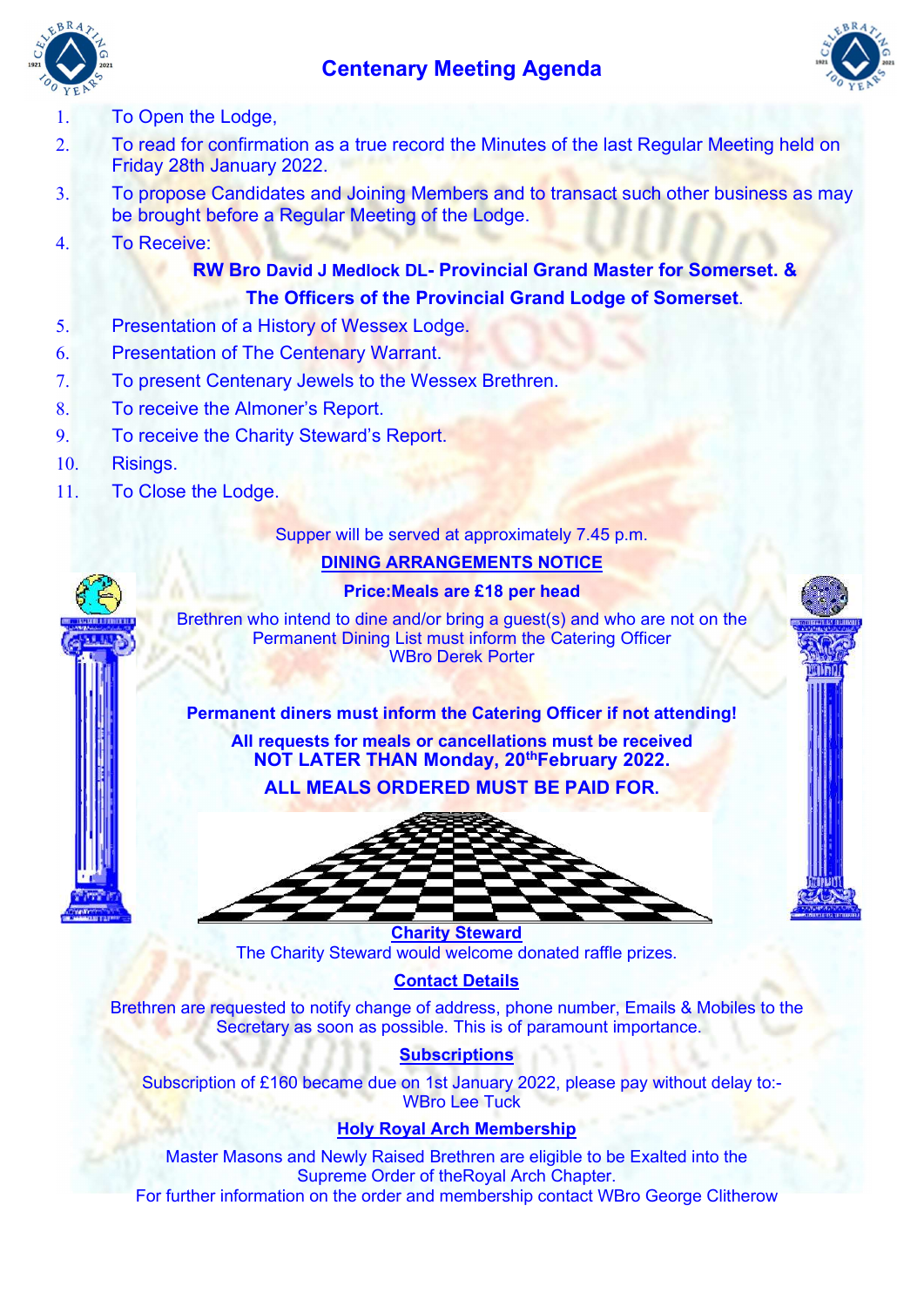



# Officers of the Lodge- Centenary Meeting

**WBro Alan Bateman Senior Warden** Senior Warden **WBro Bob Dickson** Version And Junior Warden WBro George Clitherow Chaplain WBro Lee Tuck Treasurer WBro Ian Woollard Secretary **WBro Derek Porter Community Community Community Porter Director of Ceremonies** WBro David Gerrey **Almonen** WBro Lee Tuck Charity Steward WBro George Clitherow Mentor WBroLeyson Bradley North Senior Deacon **Bro Rex Roynon** Junior Deacon WBro Colin Henderson **Organist (Guest)** WBro David Gerrey **Assistant Secretary** WBro Bill Wilson **Inner Guard Bro Martin Williams** Steward **Bro Robin Todd** Steward WBro Pete Butcher Tyler **WBro Dave Reed Immediate Past Master** WBro George Clitherow **H.R.A. Representative** 

WBro Alan Bateman **Preceptor** WBro Derek Porter Preceptor WBro Derek Porter Catering Officer

WBro Lyn Wheadon Worshipful Master WBro Jonathan Henderson **Assistant Director of Ceremonies** WBro Alan Bateman **Mateman Lodge Information Officer** 

WBro Bill Wilson Cadogan Court Liaison Officer